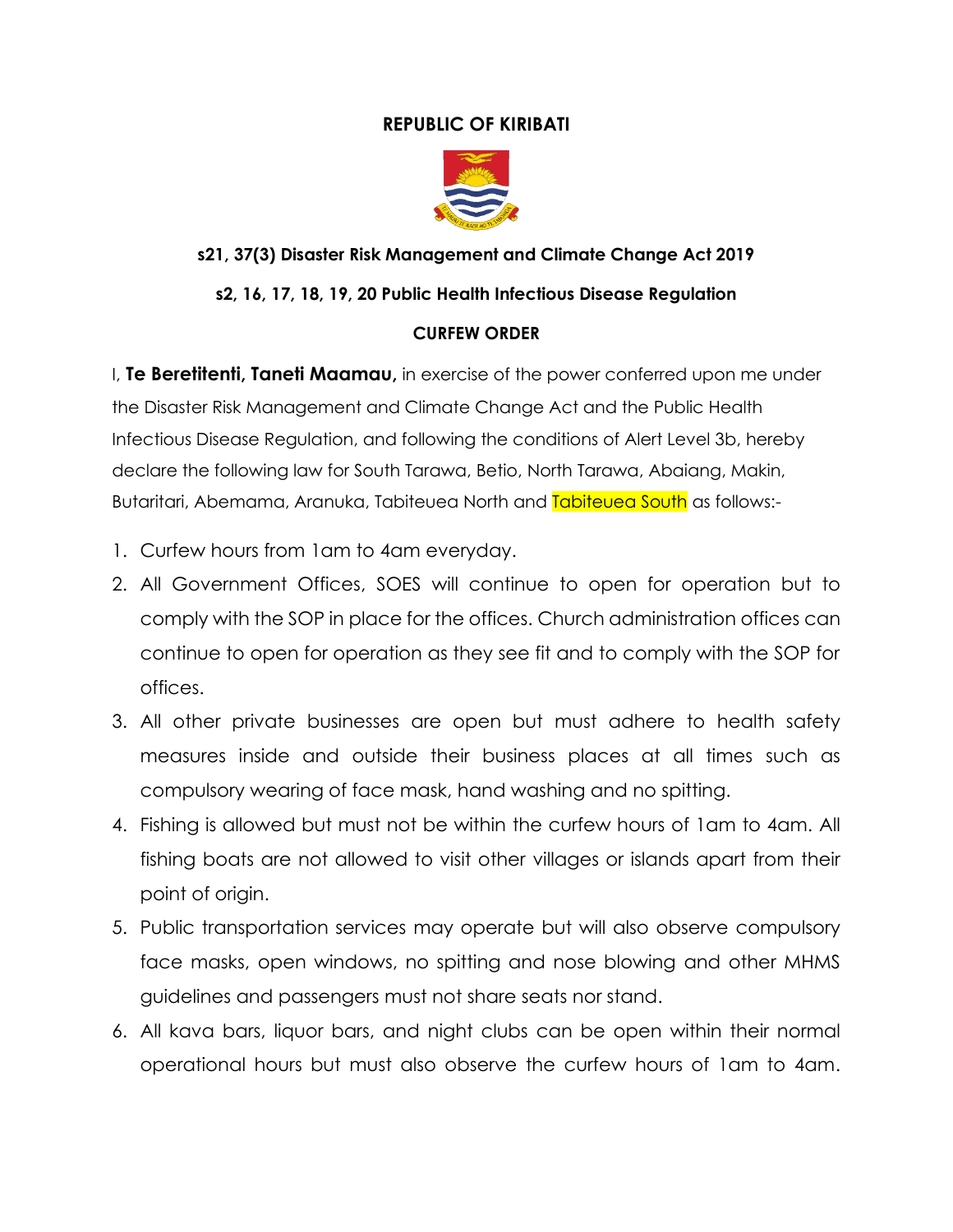Bingo game is allowed. All these social gatherings must observe health safety measures such as the wearing of face mask, hand wash and no spitting.

- 7. All other social gatherings are allowed but to also observe the same health safety measures mentioned above.
- 8. Delivery of cargoes, fuels and medical supplies by vessel or air service will continue to outer islands.
- 9. Travels to outer islands and inter-island allowed but subject to the availability of the quarantine centres on the islands that are COVID-19 free, and following SOP i.e. tested before travel, self-quarantine, tested negative before travelling, and 3 days quarantine on the island and tested negative before release. Island Councils are responsible to make preparations for designated quarantine centre on their islands. Only exception is for islands hosting secondary schools to cater for the commencement of school term 2, secondary school facilities will serve as quarantine centre to cater for the large number of students and staff.
- 10. During the travel passengers and crews must also observe the mandatory wearing of face masks. Vessel operators must ensure that this requirement is followed. Other SOP requirements in relation to travelling must also be followed by the passengers and crews.
- 11.All police officers and other responsible Government officers are hereby ordered to ensure that this Order and future directions issued out of this Order and Public Health (Infectious Disease) Regulation and the Disaster Risk Management and Climate Change Act are complied with by the public.
- 12.Urgent direction(s) other than those listed here, if there is a need, may be issued later to the police and other officers of the Government for execution in relation to certain areas or groups of people or activities etc where it deemed necessary to achieve the purposes of this Order and the Public Health (Infectious Disease) Regulation and the Disaster Risk Management and Climate Change Act in relation to COVID-19.